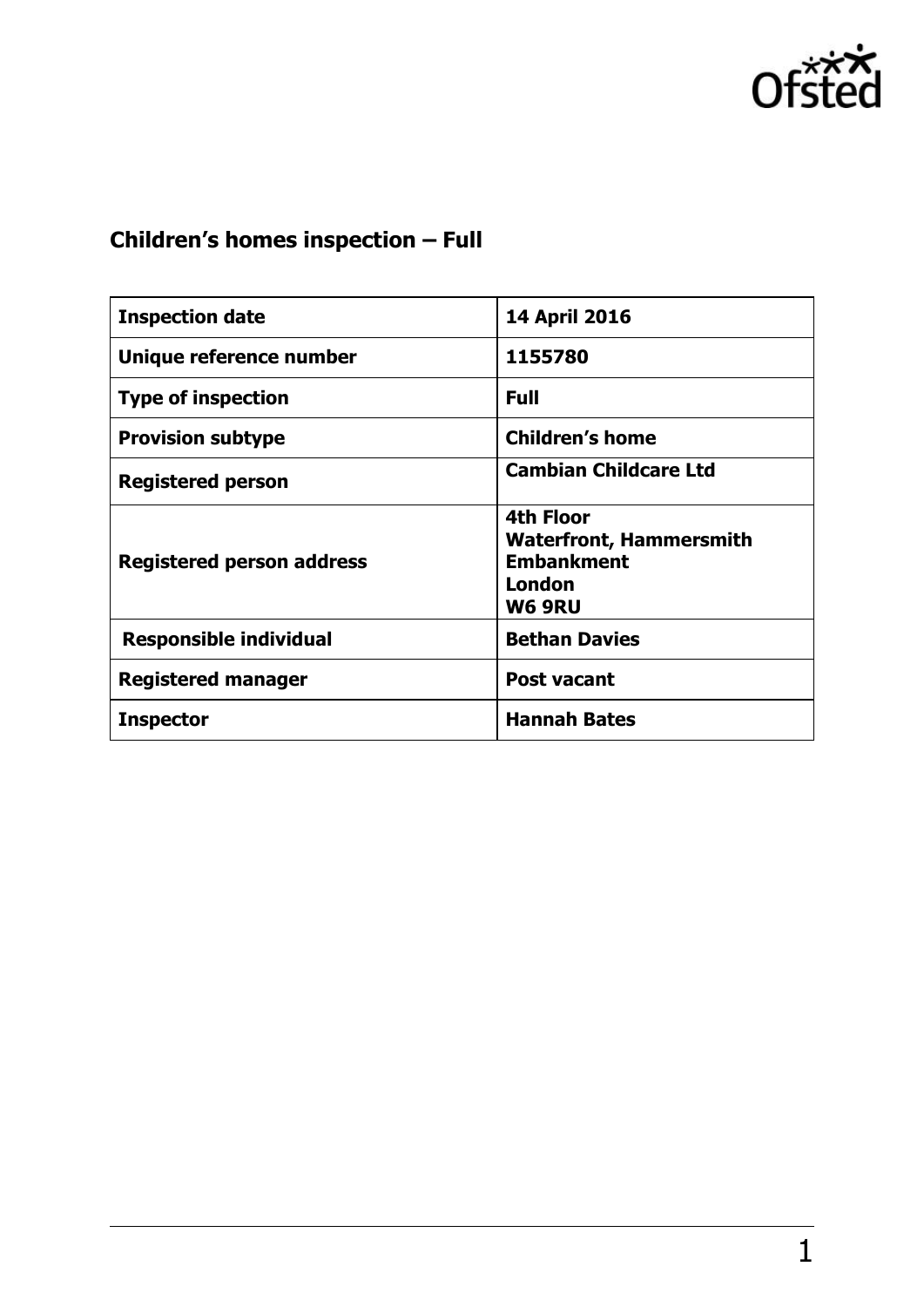

| <b>Inspection date</b>                                                                                                                                                                                    | 14 April 2016     |
|-----------------------------------------------------------------------------------------------------------------------------------------------------------------------------------------------------------|-------------------|
| <b>Previous inspection judgement</b>                                                                                                                                                                      | N/A               |
| <b>Enforcement action since last</b><br>inspection                                                                                                                                                        | <b>None</b>       |
| This inspection                                                                                                                                                                                           |                   |
| The overall experiences and<br>progress of children and<br>young people living in the<br>home are                                                                                                         | <b>Inadequate</b> |
| There are serious and/or widespread failures that mean children and young<br>people's welfare is not promoted or safeguarded and their care and experiences<br>are poor and they are not making progress. |                   |
| <b>How well children and</b><br>young people are helped<br>and protected                                                                                                                                  | <b>Inadequate</b> |
| The impact and<br>effectiveness of leaders and<br>managers                                                                                                                                                | <b>Inadequate</b> |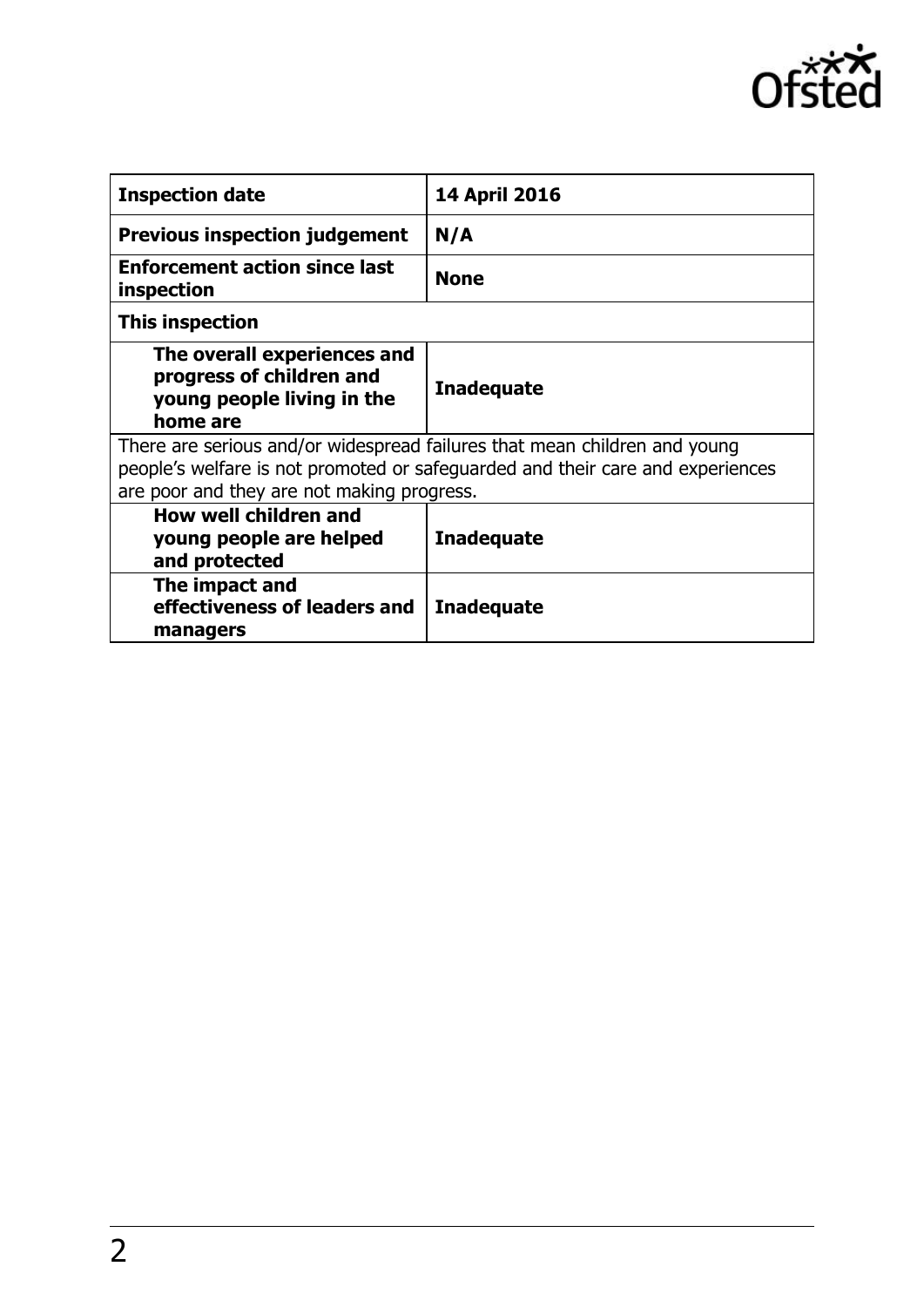

# **1155780**

#### **Summary of findings**

#### **The children's home provision is inadequate because:**

- $\blacksquare$  The registered provider does not effectively identify risks to help keep young people safe.
- The implementation of safeguarding procedures by staff is not sufficiently rigorous or effective to safeguard young people.
- Admission decisions are not child focused and do not take account of the needs of all young people.
- Young people are not given opportunities to share their views and feelings after a physical intervention.
- Physical intervention records do not hold all essential information.
- Inconsistent staffing has led to young people feeling unsafe.
- An over-reliance on agency staffing has resulted in young people's welfare being compromised.
- Staff do not have the skills and experience to manage young people's complex needs.
- Leaders and managers have failed to learn from incidents within the home or to implement appropriate strategies to reduce future risk.
- **Monitoring of the home by managers is poor and has meant that required** improvements to the care that young people receive have not been implemented.
- Care planning is weak. Young people's case files do not contain essential information.
- $\blacksquare$  The home has failed to deliver the quality of care that meets its statement of purpose.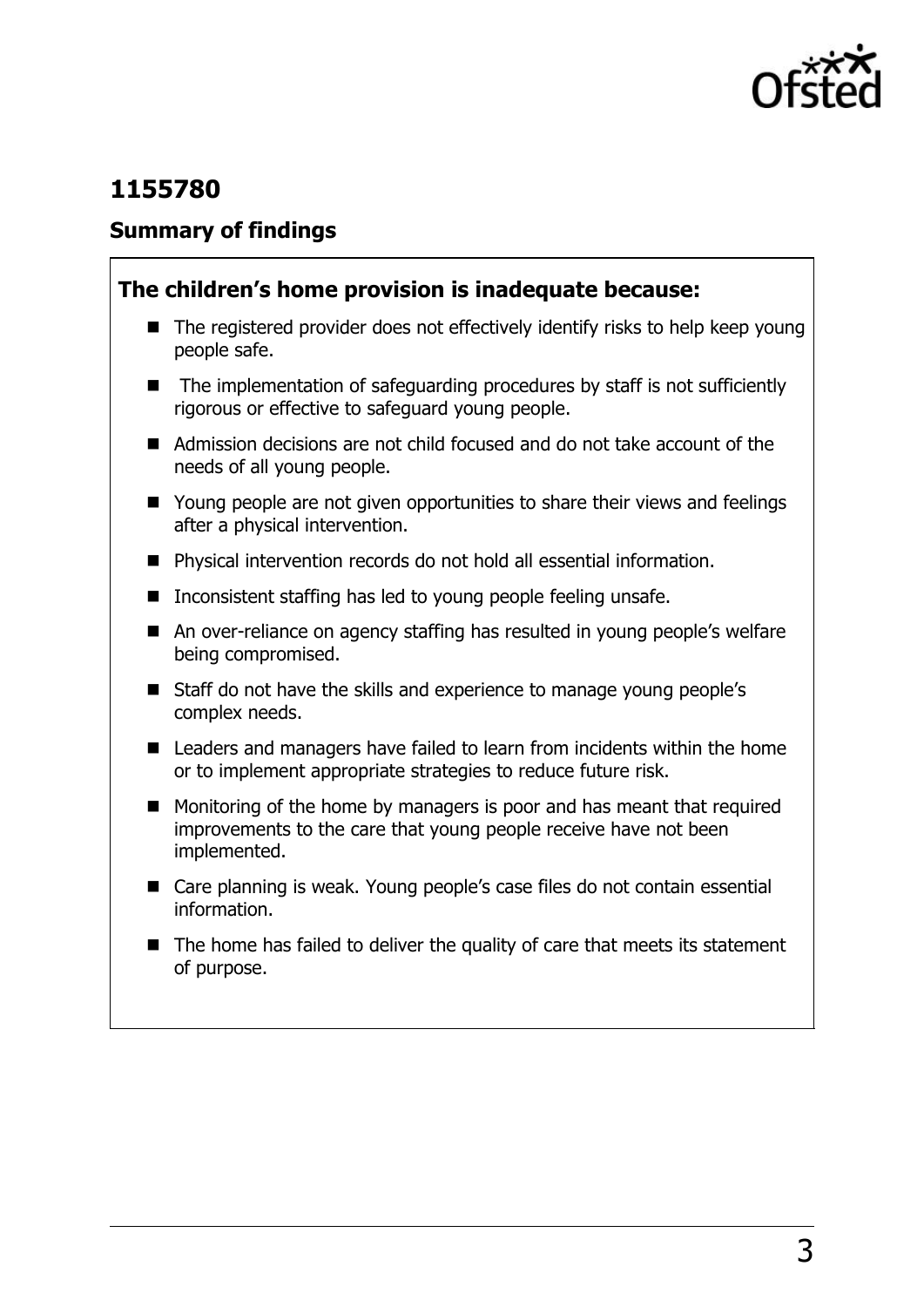

### **The children's home strengths**

- There is a new manager in post who is committed to improving the quality of care that young people receive.
- The provider has started to implement a robust action plan to make the necessary changes.
- Leaders and managers recognise the failings of the home and are taking action to effect immediate change.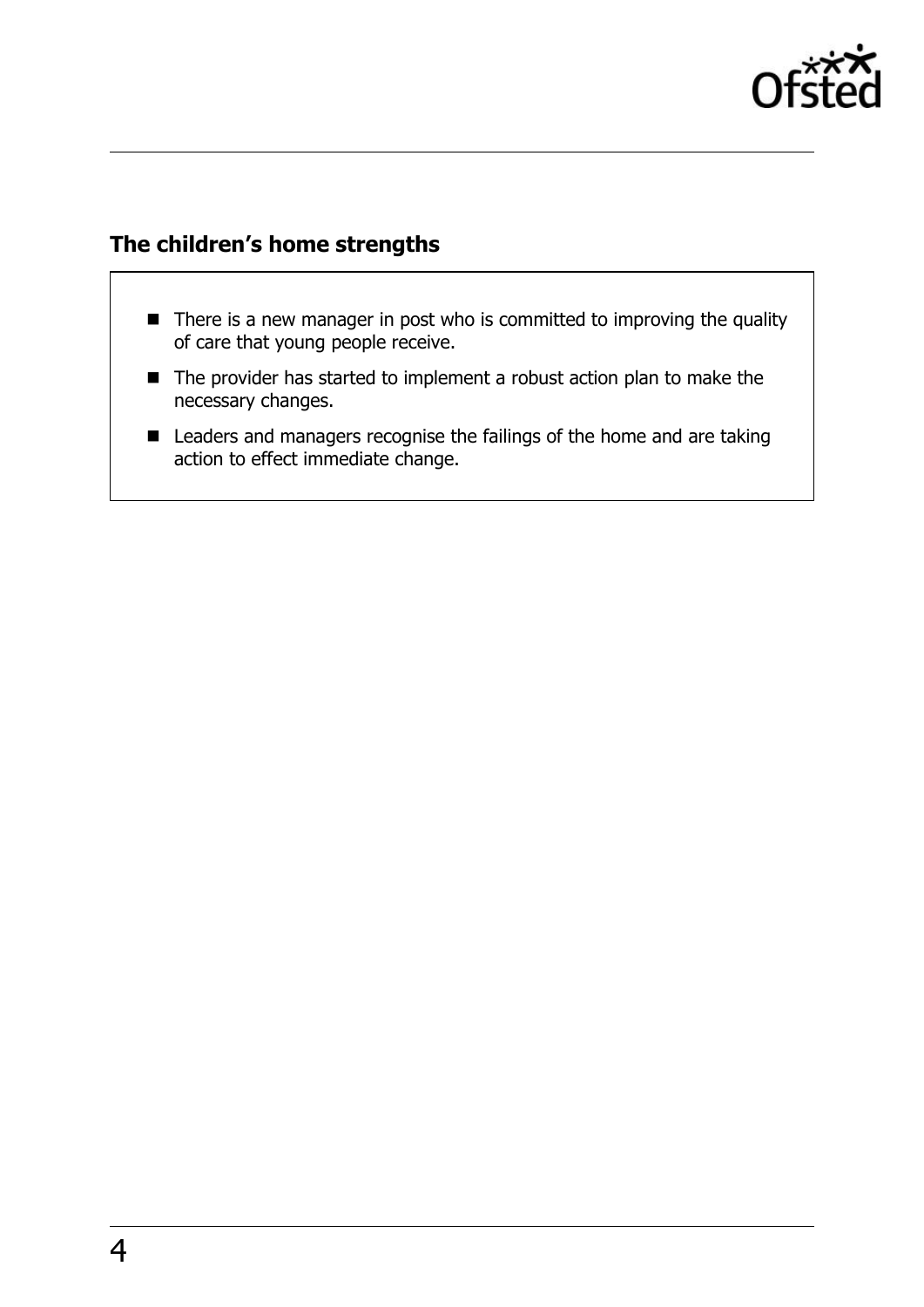

#### **What does the children's home need to do to improve?**

#### **Statutory Requirements**

This section sets out the actions which must be taken so that the registered person meets the Care Standards Act 2000, Children's Homes (England) Regulations 2015 and the 'Guide to the children's homes regulations, including the quality standards'. The registered person must comply with the given timescales.

| <b>Requirement</b>                                                                                                                                                                                                      | Due date     |
|-------------------------------------------------------------------------------------------------------------------------------------------------------------------------------------------------------------------------|--------------|
| 6. Quality and purpose of care standard.                                                                                                                                                                                | 15 July 2016 |
| In order to meet the quality and purpose of care standard, the<br>registered person must ensure that:                                                                                                                   |              |
| 2 (b)(iv) staff provide personalised care that meets each child's<br>needs, as recorded in the child's relevant plans, taking account of<br>the child's background.                                                     |              |
| 12. The protection of children standard.                                                                                                                                                                                | 15 July 2016 |
| In order to meet the protection of children standard, the<br>registered person must ensure that:                                                                                                                        |              |
| (2) (a)(i) staff assess whether each child is at risk of harm, taking<br>into account information in the child's relevant plans, and, if<br>necessary, make arrangements to reduce the risk of any harm to<br>the child |              |
| (v) staff understand the roles and responsibilities in relation to<br>protecting children that are assigned to them by the registered<br>person                                                                         |              |
| (b) the home's day-to-day care is arranged and delivered so as<br>to keep each child safe and to protect each child effectively from<br>harm.                                                                           |              |
| 13. The leadership and management standard.                                                                                                                                                                             | 15 July 2016 |
| In order to meet the leadership and management standard, the<br>registered person must:                                                                                                                                 |              |
| 2 (a) lead and manage the home in a way that is consistent with<br>its approach and ethos, and delivers the outcomes set out in the                                                                                     |              |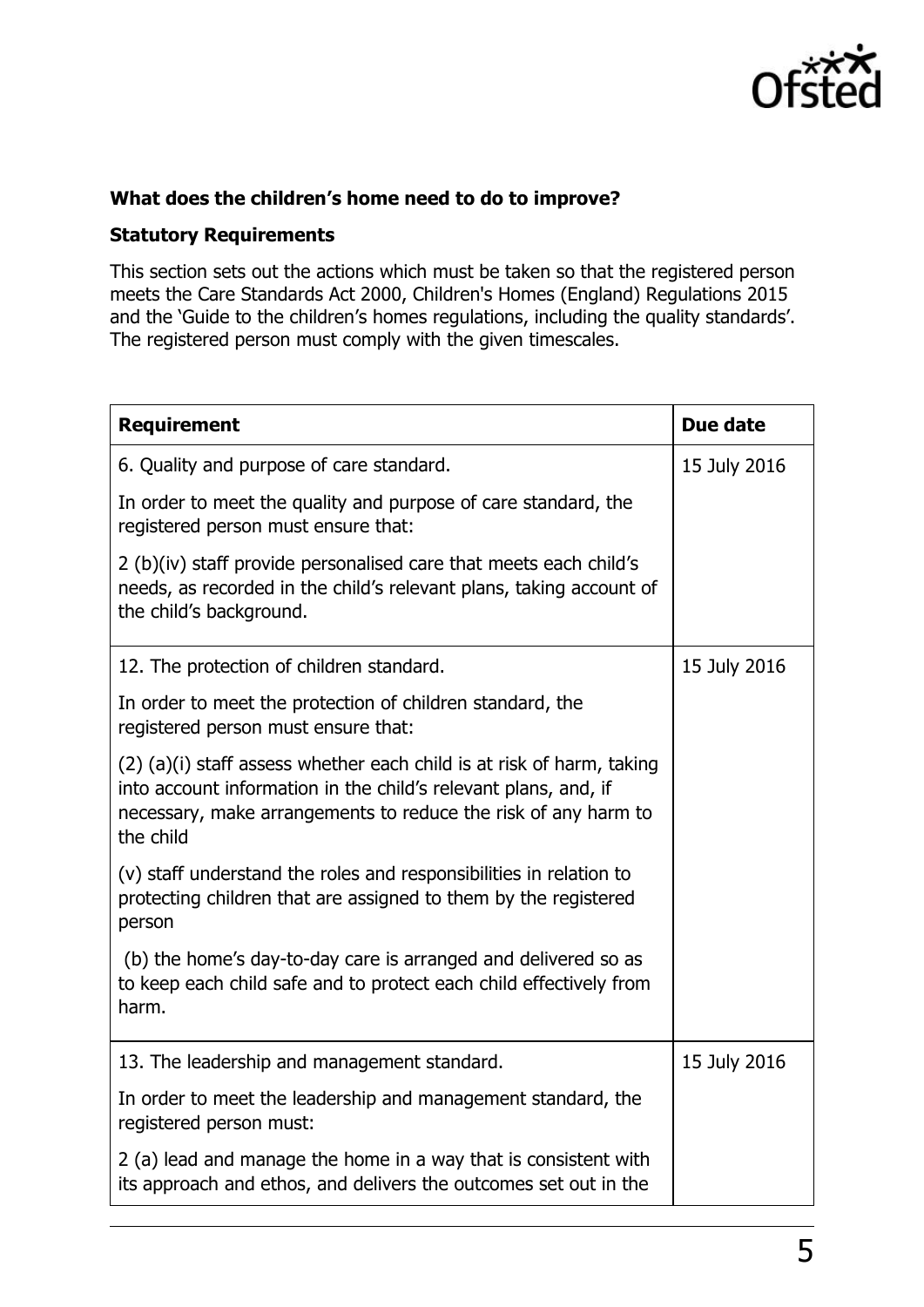

 $\overline{\phantom{0}}$ 

| home's statement of purpose                                                                                                                                                                                                                                                                                                |              |
|----------------------------------------------------------------------------------------------------------------------------------------------------------------------------------------------------------------------------------------------------------------------------------------------------------------------------|--------------|
| (c) ensure that staff have the experience, qualifications and skills<br>to meet the needs of each child                                                                                                                                                                                                                    |              |
| (d) ensure that the home has sufficient staff to provide care for<br>each child                                                                                                                                                                                                                                            |              |
| (e) ensure that the home's workforce provides continuity of care<br>to each child                                                                                                                                                                                                                                          |              |
| (f) understand the impact that the quality of care provided in the<br>home is having on the progress and experiences of each child,<br>and use this understanding to inform the development of the<br>quality of care provided in the home                                                                                 |              |
| (h) use monitoring and review systems to make continuous<br>improvements in the quality of care provided in the home.                                                                                                                                                                                                      |              |
| The registered person must ensure that within 24 hours of the<br>use of a measure of control, discipline or restraint in relation to a<br>child in the home, a record is made which includes details of any<br>methods used or steps taken to avoid the need to use the<br>measure (Regulation 35 $(3)(a)(v)$ ).           | 15 July 2016 |
| The registered person must ensure that within 48 hours of the<br>use of the measure, the registered person, or a person who is<br>authorised by the registered person to do so ('the authorised<br>person') has spoken to the user about the measure (Regulation<br>$35 (b)(i)$ ).                                         | 15 July 2016 |
| The registered person must ensure that within 48 hours of the<br>use of the measure, the registered person, or a person who is<br>authorised by the registered person to do so ('the authorised<br>person') adds to the record confirmation that they have spoken to<br>the child about the measure (Regulation $35(c)$ ). | 15 July 2016 |
| The registered person must maintain records for each child, which<br>include the information and documents listed in Schedule 3 in<br>relation to each child (Regulation 36 $(1)(a)$ ).                                                                                                                                    | 15 July 2016 |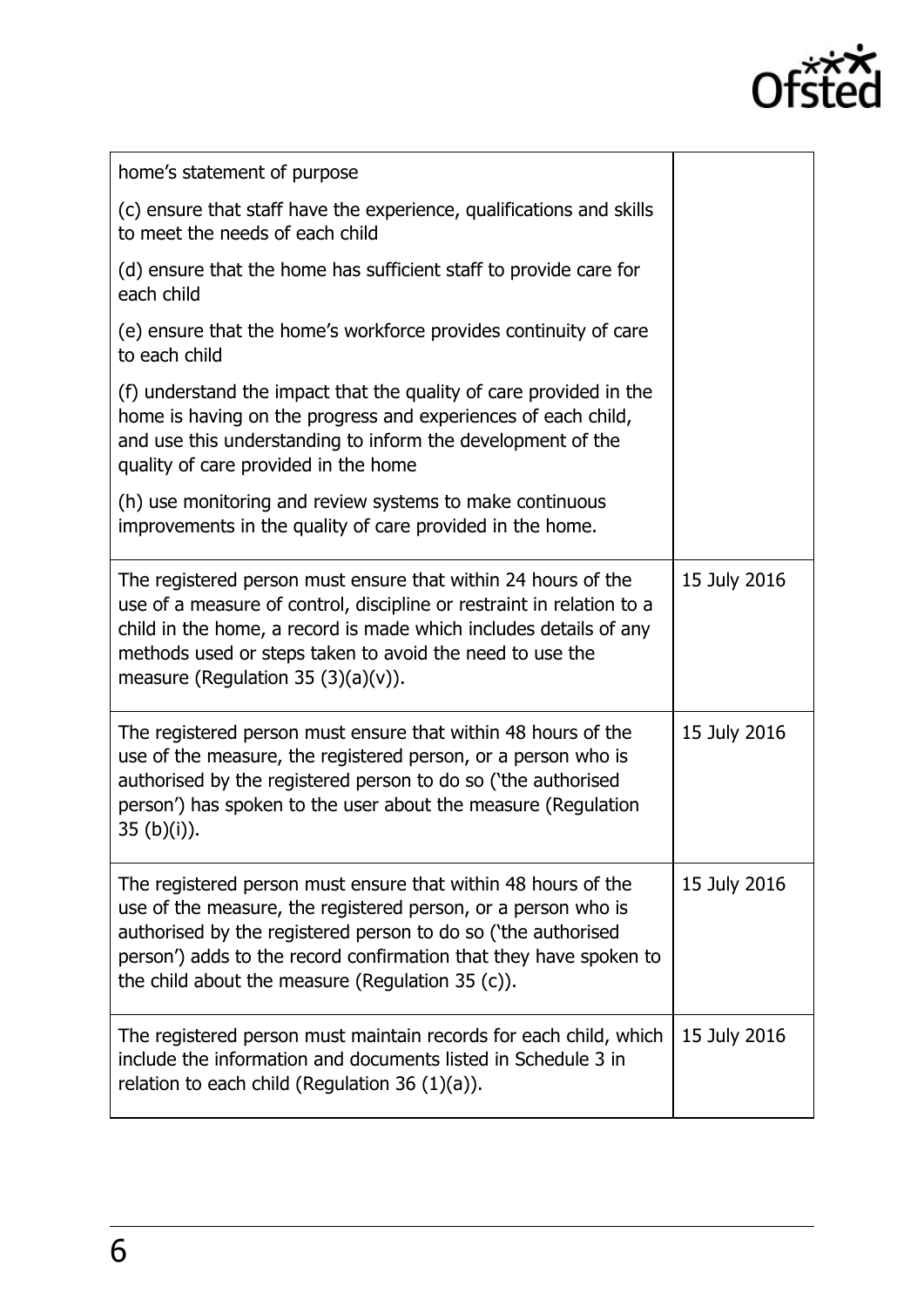

# **Full report**

# **Information about this children's home**

This is a privately owned children's home registered to provide care and accommodation for up to four young people. It specialises in providing a 12-month therapeutic programme for young people at risk of, or involved in, child sexual exploitation.

# **Recent inspection history**

| Inspection date | Inspection type    | Inspection judgement |
|-----------------|--------------------|----------------------|
| November 2015   | Registration visit |                      |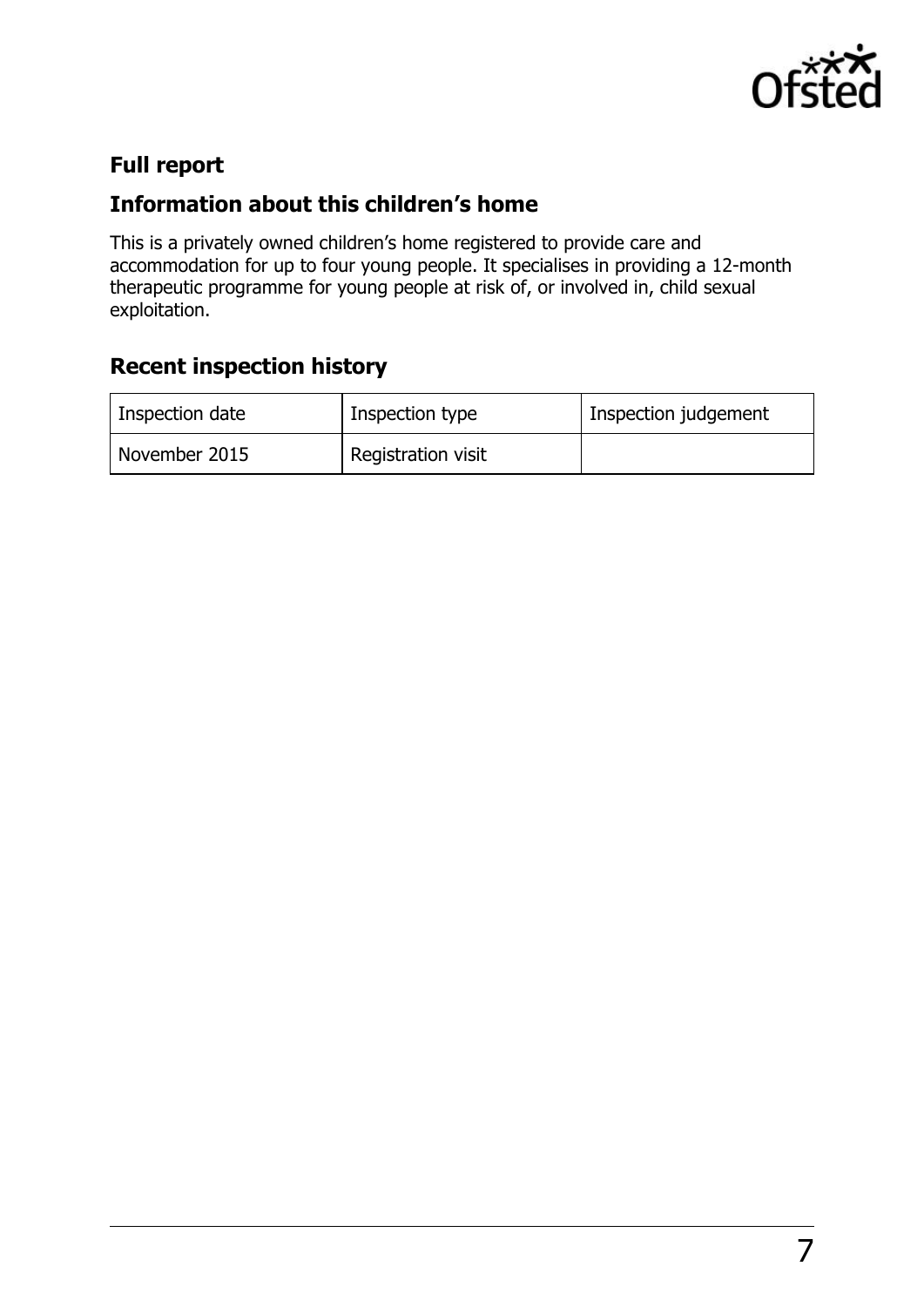

#### **Inspection judgements**

|                                                                                                                                                                                                                                                       | Judgement grade   |
|-------------------------------------------------------------------------------------------------------------------------------------------------------------------------------------------------------------------------------------------------------|-------------------|
| The overall experiences and<br>progress of children and young<br>people living in the home are                                                                                                                                                        | <b>Inadequate</b> |
| Staff have insufficient information to underpin well-informed decisions about the<br>risks and needs of each young person in their care. For example, young people's<br>individual needs are not thoroughly assessed when they arrive at the home and |                   |

their behaviour management plans do not contain information specific to them. Pre-admission decisions are based on assessments which do not take into account young people's needs, either individually or as a group. Poor matching of young people has led to significant safeguarding incidents and the home being described as 'in crisis'.

Staffing is inconsistent. Due to staff shortages, there has been an over-reliance on agency staff and staff from other homes who do not know the young people. Young people have said that they have felt unsafe at times as they do not know who is caring for them. This led to an instance where a young person went missing from the home due to feeling unsafe with a particular member of staff that they had not met before. A significantly high turnover of staff has meant that young people have not had the opportunity to form relationships with staff. This has had a significant and adverse impact on their daily experiences and progress in the home.

Young people do not make progress across all areas of their development from their starting points. Poor admission planning and poor matching of young people, alongside inconsistent staffing, haves led to a chaotic home environment and significant damage has been caused. Young people have not had the stability within the home that they need to be able to start to recover from their previous traumatic experiences. Young people's relationships with one another have been poor and have led to risk taking and destructive behaviours. For example; running away, violence to staff and damage to the home. The quality of plans in such areas as education and health is inadequate. Staff do not have regular ongoing contact with young people's schools to support their education and there are no individual education plans in place. The registered provider has failed to prioritise young people's education or encourage young people to be involved in their care planning. Staff fail to ensure young people receive key working sessions which help young people to address any issues they may have. They do not have any meaningful or regular input into how the home is run. When young people have raised their concerns, such as regarding the use of irregular staff who do not know them, nothing has changed.

Young people are poorly prepared for their futures. They do not always have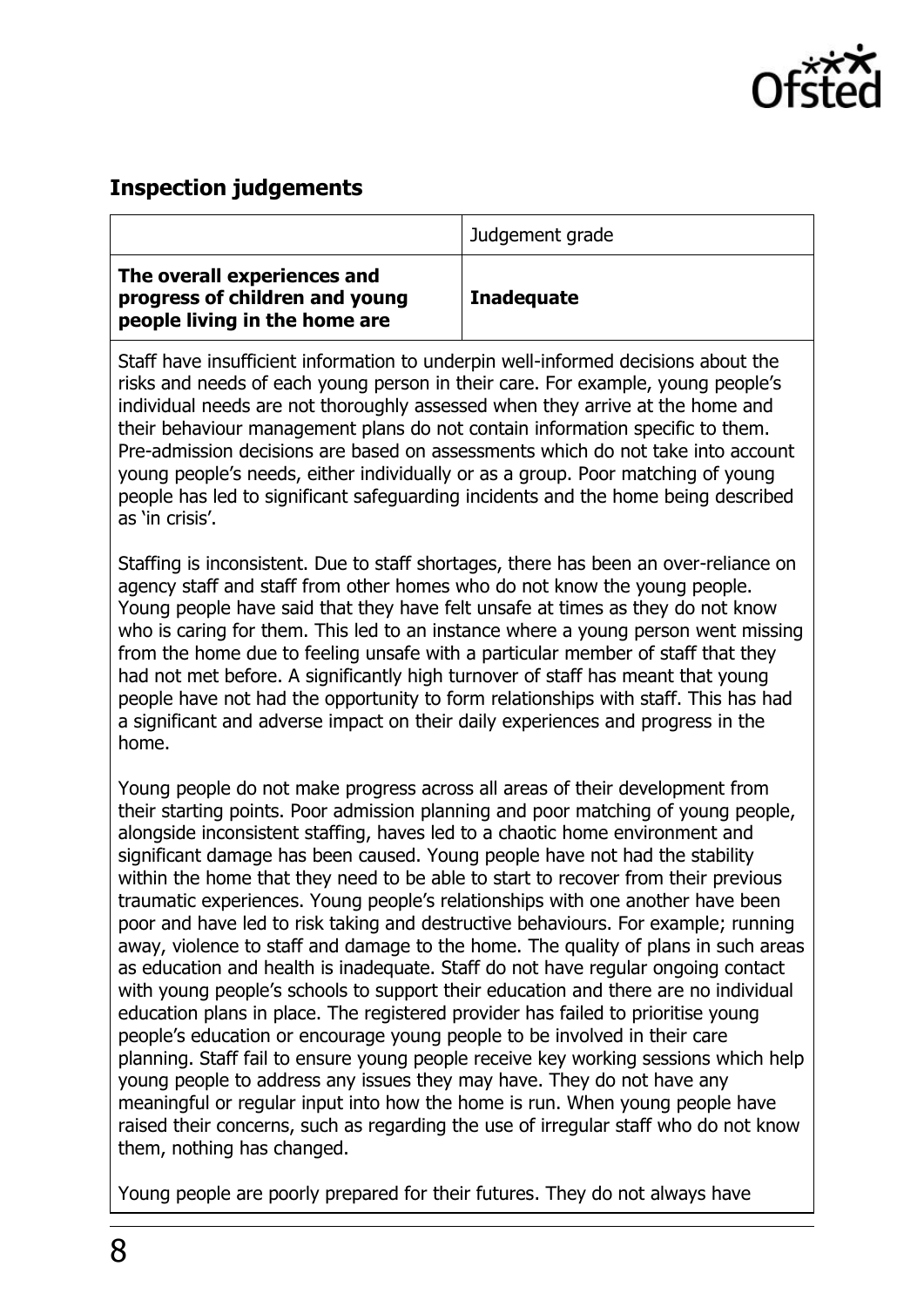

appropriately planned endings to their time at the home. Due to an escalation in young people's risk taking behaviours such as self-harm and aggression coupled with a deterioration in their emotional wellbeing, young people's placements have ended quickly and have been unplanned. Staff have been unable to manage young people's increase in risk taking behaviours safely. This has meant that some young people have required secure placements.

| How well children and young     | Judgement grade<br><b>Inadequate</b> |
|---------------------------------|--------------------------------------|
| people are helped and protected |                                      |

The registered provider has failed to keep young people safe. Staff have failed to refer young people's allegations to the appropriate safeguarding professionals. They have not followed their own safeguarding policies and procedures. Risk assessments have not been put into place after young people have made allegations about members of staff. This has left the staff and young people in vulnerable situations.

Management decisions regarding young people's day-to-day care have been poor. For example, they have allowed young people to go out on activities in areas where they are not safe due to an increased risk of child sexual exploitation, without the prior agreement of the placing authority and contradicting the request of the placing authority and police. Managers did not ensure that thorough and robust risk assessments were in place to ensure that the staff were adequately informed of the risks. This has resulted in young people going missing and their safety and welfare being significantly compromised. When young people go missing, staff do search for them. However, there is a lack of learning from incidents in order to prevent similar missing episodes.

Staff have also not learnt from other safeguarding incidents, such as young people having access to mobile phones and contacting adults who are known to pose a risk to them. Preventative measures have not been implemented, which means that risk-taking incidents have continued to occur. For example, young people have been able to take the home's phone and mobile phone on separate occasions. This is due to a failure to implement strategies to prevent another occurrence.

Recording of physical interventions is poor and is not robust. Recordings lack detail and often have gaps in information. For example, staff do not detail what behaviour management strategies they used prior to using a physical intervention on a young person. Young people have not been given the opportunity to share their views, wishes and feelings regarding a physical intervention, and there has been a lack of accountability due to staff not signing physical intervention forms.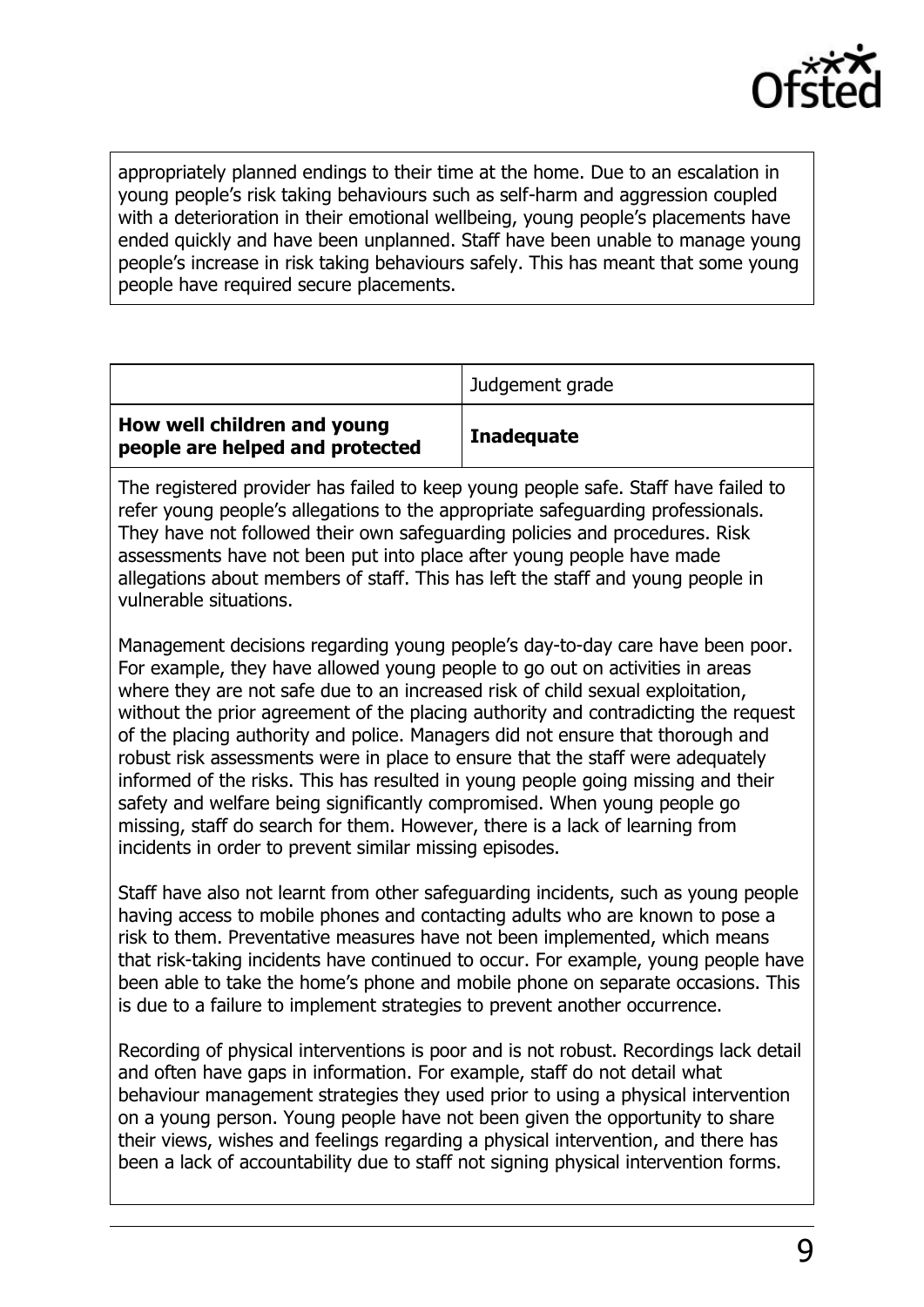

Ineffective deployment of staff leaves young people frequently experiencing care from adults whom they do not know and who do not understand their emotional needs. This has led to one occasion where a young person asked a police officer to stay with her until she was settled in her bedroom, as she did not know the staff member and did not feel safe.

Recruitment practice is inconsistent. Required checks are not undertaken and consequently staff recruitment is not robust. For example, leaders and managers have not always checked references and placed all staff members' information such as qualifications on file. Staffing has been inconsistent and on occasion over half the staff team has been made up of agency staff. This fails to provide young people with the stability they need.

|                                                         | Judgement grade   |
|---------------------------------------------------------|-------------------|
| The impact and effectiveness of<br>leaders and managers | <b>Inadequate</b> |

Leadership and management of this home have been poor and ineffective. There have been recent changes to the management of the home and there is currently a new manager in post. He is enrolled on his national vocational qualification level 5 in leadership and management. The new manager started in post two days prior to the full inspection. He is committed to improving the quality of care for young people. He is aware of both existing strengths and the areas of care that require development in the home. Leaders and managers have started to implement an appropriate action plan. However, at the time of the inspection, the impact of this was unable to be measured due to it being in its infancy.

Eight members of staff have left and seven new members of staff have joined the team. Five of those staff are qualified up to national vocational qualification level three.

Managerial monitoring has been weak in this home. They have not incorporated learning from the monthly independent visits to the home. Managers have not ensured that learning from incidents have been fully incorporated into the behaviour management of young people; for example, young people accessing the homes phones. Staff supervision sessions are poor. They are infrequent and do not provide staff with the managerial support and guidance they need to reflect on their practice and to learn new skills. Management support to staff has been poor during a period of time where staff needed increased levels of support due to escalating risk taking behaviours of young people. Consequently, staff have left employment and there has been increased use of agency staff.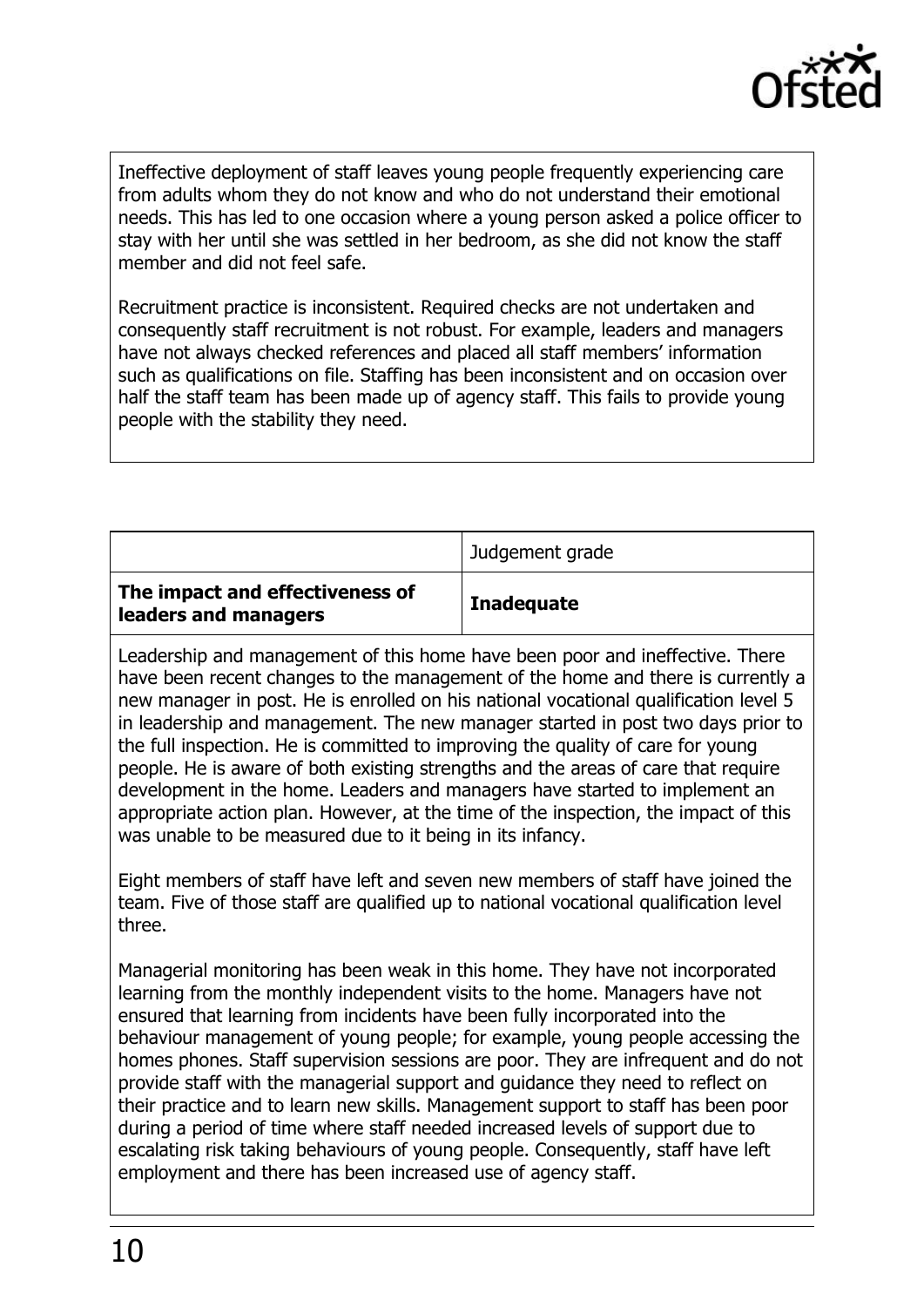

Young people's continuous progress from their starting points across all aspects of their development has been significantly hindered as a result of a lack of management oversight. This particularly relates to risks faced by young people unclear expectations of how staff should manage their behaviours. Leaders and managers have made unsafe and inappropriate decisions. Managers have failed to consistently work in partnership with other professionals, such as placing authorities. Following young people making allegations, managers have not ensured that they have robustly addressed any identified issues or taken necessary steps to prevent future occurrences. This includes staffing ratios and ensuring that there is an appropriate staff gender balance which meets the complex needs of young people.

Young people's case files do not contain important information, such as looked after review documents and previous school reports. Leaders and managers have not ensured that staff have all the relevant information on file that they need to be able to provide effectively planned care.

Leaders and managers are not delivering care or services that meet the homes statement of purpose. Agency staff are not trained within the clinical model of care around child sexual exploitation. Consequently, young people are not receiving the therapeutic care they need.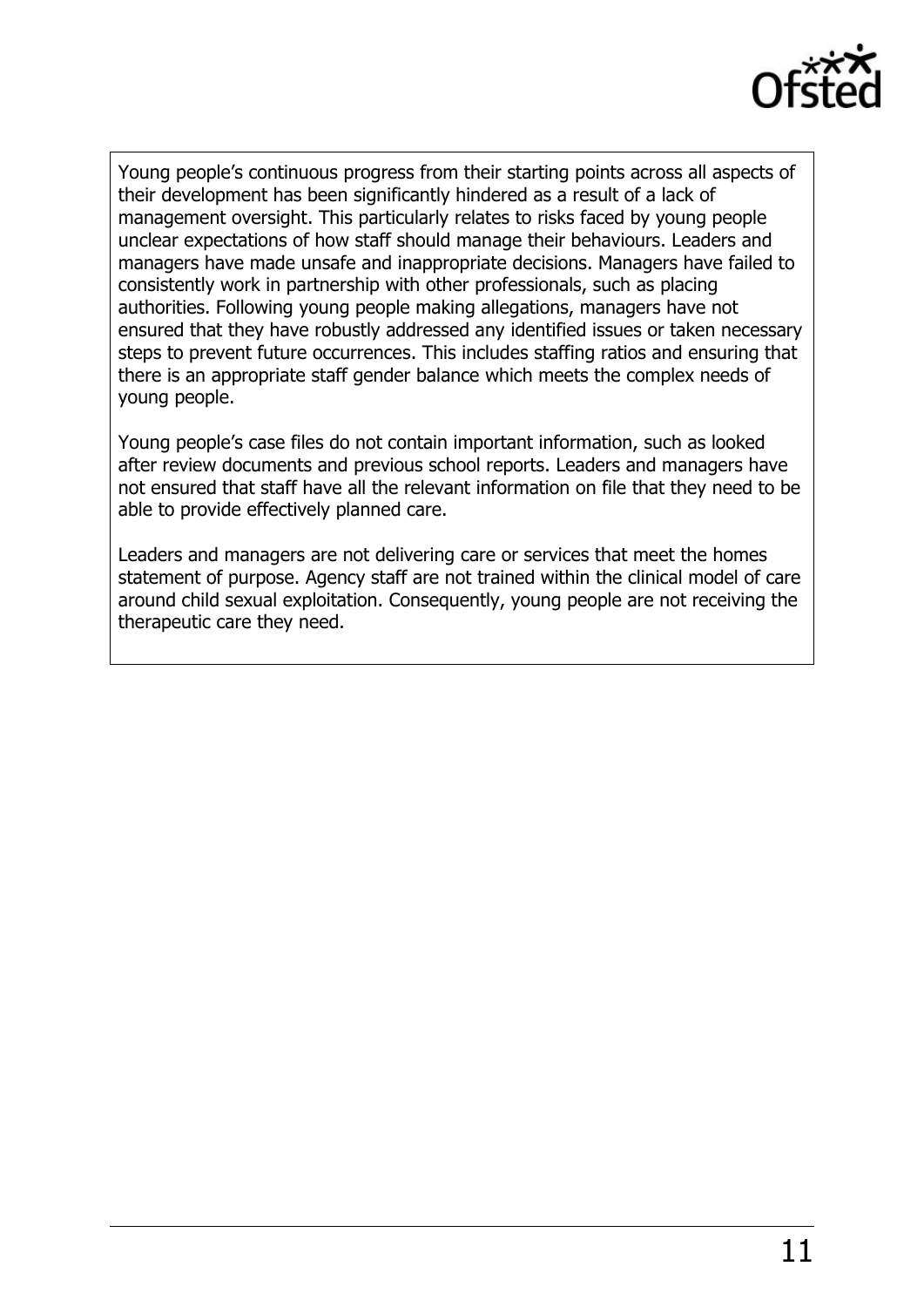

### **What the inspection judgements mean**

The experiences and progress of children and young people are at the centre of the inspection. Inspectors will use their professional judgement to determine the weight and significance of their findings in this respect. The judgements included in the report are made against 'Inspection of children's homes: framework for inspection'.

An **outstanding** children's home provides highly effective services that contribute to significantly improved outcomes for children and young people who need help and protection and care. Their progress exceeds expectations and is sustained over time.

A **good** children's home provides effective services that help, protect and care for children and young people and have their welfare safeguarded and promoted.

In a children's home that **requires improvement**, there are no widespread or serious failures that create or leave children being harmed or at risk of harm. The welfare of looked after children is safeguarded and promoted. Minimum requirements are in place, however, the children's home is not yet delivering good protection, help and care for children and young people.

A children's home that is **inadequate** is providing services where there are widespread or serious failures that create or leave children and young people being harmed or at risk of harm or result in children looked after not having their welfare safeguarded and promoted.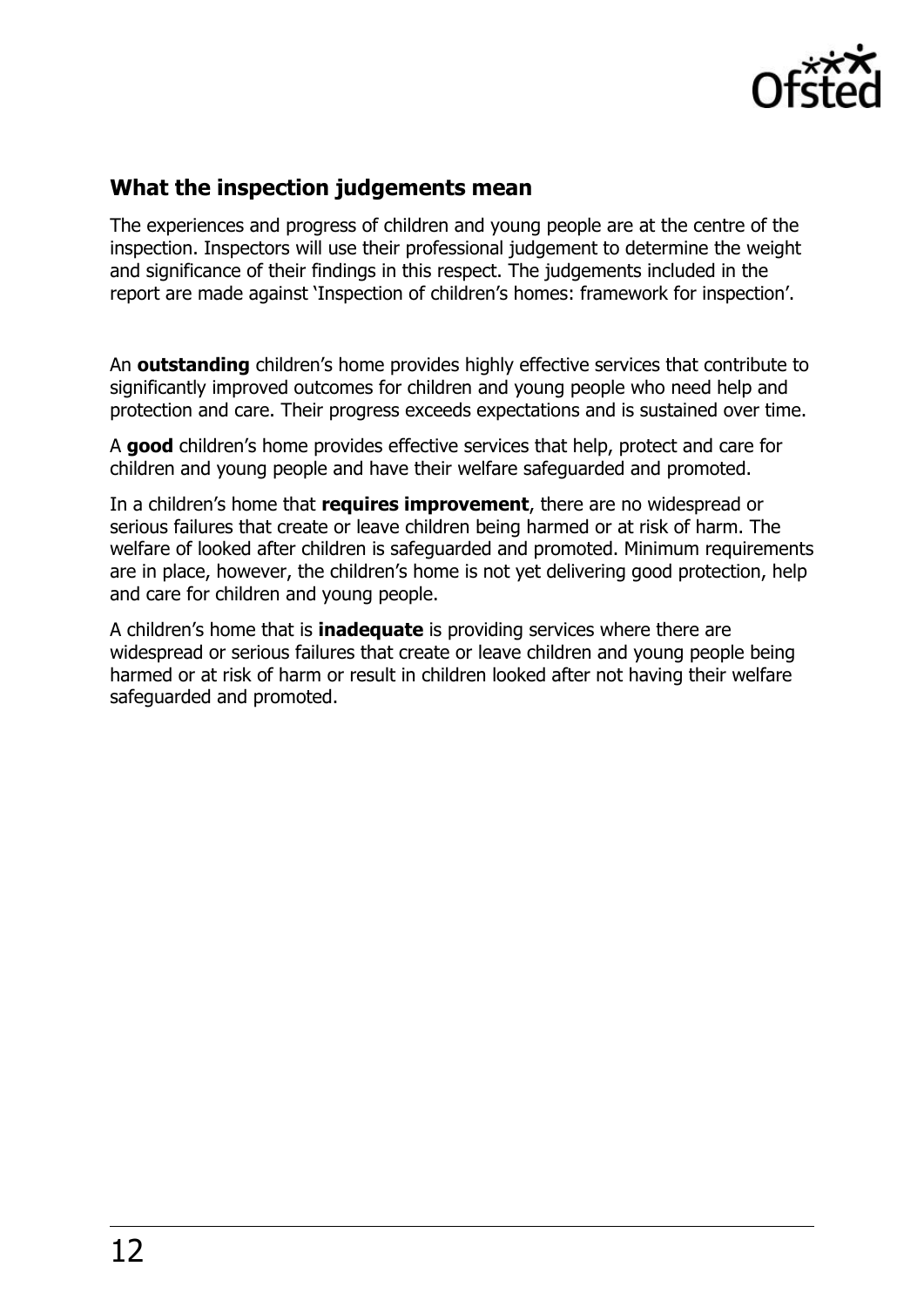

# **Information about this inspection**

Inspectors have looked closely at the experiences and progress of children and young people living in the children's home. Inspectors considered the quality of work and the difference adults make to the lives of children and young people. They read case files, watched how professional staff work with children, young people and each other and discussed the effectiveness of help and care given to children and young people. Wherever possible, they talked to children, young people and their families. In addition the inspectors have tried to understand what the children's home knows about how well it is performing, how well it is doing and what difference it is making for the children and young people who it is trying to help, protect and look after.

This inspection was carried out under the Care Standards Act 2000 to assess the effectiveness of the service and to consider how well it complies with the Children's Homes (England) Regulations 2015 and the 'Guide to the children's homes regulations, including the quality standards'.